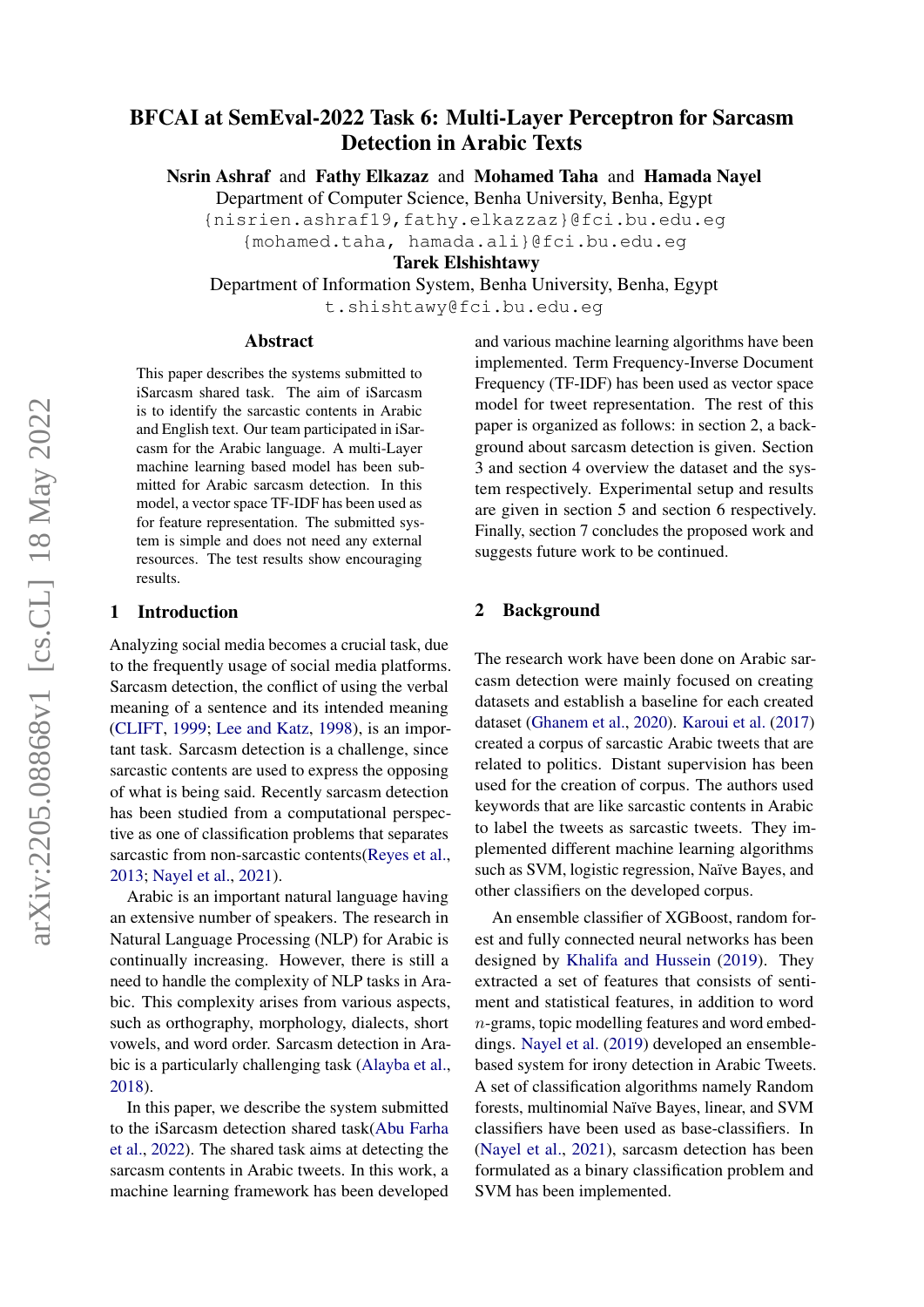## 3 Dataset

A new data collection method has been introduced, where the sarcasm labels for texts are provided by the authors themselves. The author of each sarcastic text rephrased the text to convey the same intended message without using sarcasm. [Leggitt](#page-3-7) [and Gibbs](#page-3-7) [\(2000\)](#page-3-7) defined a set categories of ironic speech namely; sarcasm, irony, satire, understatement, overstatement, and rhetorical question. Linguistic experts have been asked to further label each text into one of these categories. Each text in the Arabic dataset has the following information attached to it:

- a label specifying the text dialect;
- a label specifying the nature of sarcasm (sarcastic or non-sarcastic), provided by its author;
- a rephrase provided by its author that conveys the same message non-sarcastically.

## **System Overview**

In this section, we review the main structure of the proposed model. The proposed system, as shown in figure [1,](#page-1-0) consists of three phases namely; preprocessing, feature extraction and training the classification algorithms. Then, the resulted model used to predict the unseen test data.

<span id="page-1-0"></span>

Figure 1: The structure of the proposed model

### 4.1 Preprocessing

The first stage of developing systems is preprocessing, where unwanted and uninformative piece of text has to be removed, it is also called text cleaning. We performed text cleaning by removing:

- special symbols, such as  $\{+, -, =, \$\,...\};$
- repeated characters such as ("*hhhhhhhh*" will be normalized to "*hh*");
- non-Arabic words, such as English characters or any other language;
- punctuations and Arabic diacritics.

#### 4.2 Features Extraction

To prepare features to build classification model and before feeding the text into the classifier and after performing text cleaning, Term Frequency-Inverse Document Frequency (TF-IDF) technique was used to change over content to vectors and all the algorithms to investigate the best performing algorithm.

TF-IDF has been used to represent comments as vectors. If  $\langle w_1, w_2, \ldots, w_k \rangle$  are the tokenized words of a comment  $\mathcal{T}_i$ , the vector associated to the comment  $\mathcal{T}_j$  will be represented as  $\langle v_{i1}, v_{i2}, \dots, v_{ik} \rangle$  where  $v_{ii}$  is the weight of the token  $w_i$  in tweet  $\mathcal{T}_j$  which is calculated as:-

$$
v_{ji} = tf_{ji} * \log\left(\frac{N+1}{df_i+1}\right)
$$

where  $tf_{ji}$  is the total number of occurrences of token  $w_i$  in the comment  $\mathcal{T}_j$ ,  $df_i$  is the number of comments in which the token  $w_i$  occurs and N is the total number of comment.

#### 4.3 Methodology

We explored various classification algorithms as well as ensemble approach by combining the output of these classifiers (also known as base classifiers) using hard voting. The base classifiers used in this work are listed below:

- Support Vector Machines (SVMs)
- Random Forest (RF)
- K-Nearest Neighbours (KNN)
- Multinomial Naïve Bayes (M-NB)
- Multi-Layer Perceptron (MLP)
- Stochastic Gradient Descent (SGD)
- AdaBoost Classifier
- Voting Classifier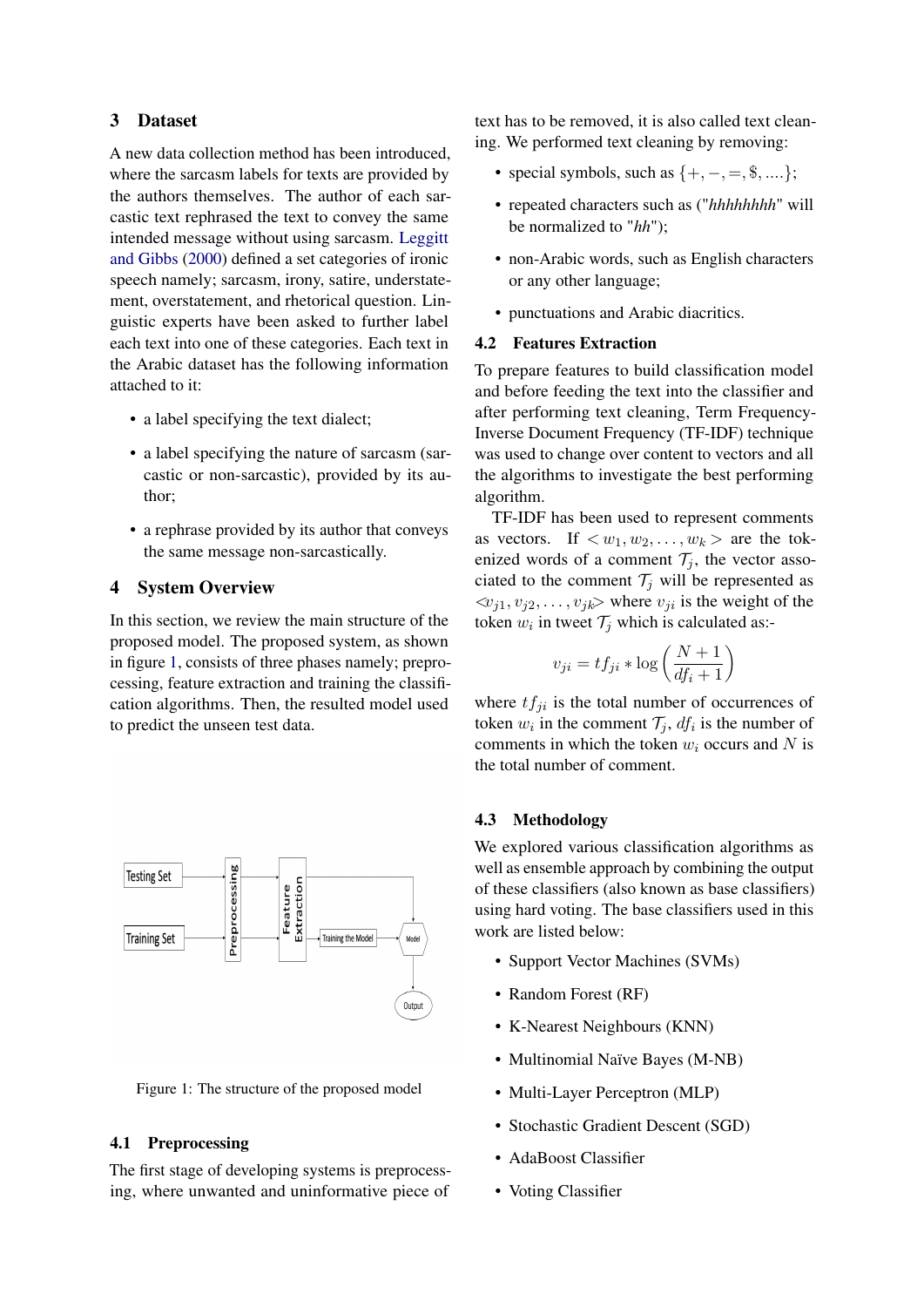| Classifier     | Accuracy | <b>STD</b> |
|----------------|----------|------------|
| SVM-Linear     | 81.0%    | 0.055      |
| <b>SVM-RBF</b> | 76.6%    | 0.003      |
| <b>MNB</b>     | 76.6%    | 0.005      |
| SGD            | 80.0%    | 0.045      |
| <b>MLP</b>     | 83.6%    | 0.045      |
| RF             | 75.8%    | 0.056      |
| <b>KNN</b>     | 79.7%    | 0.058      |
| AdaBoost       | 75.2%    | 0.052      |
| Voting         | 80.4%    | 0.043      |

<span id="page-2-3"></span>Table 1: 5-fold Cross-Validation accuracy for all classifiers in the training set

## 5 Experimental Setup

For feature extraction phase we used unigram model. For the purpose of training the model, we have used 5-fold cross-validation technique to adjust the parameters.

The Scikit-Learn library implementation of classification algorithms were used in the training phase. For SVM, two kernels have been tested: linear kernel and RBF with two parameters  $\gamma = 2$ and  $C = 1$ . While, for SGD classifier the loss function used was Hinge and the maximum iteration was set at 10000 iterations.

The number of nodes in the hidden layer of MLP was set at 20, logistic function was used as activation function and Adam solver was used. The maximum number of decision trees in random forests is set at 300.

#### 5.1 Evaluation Metrics

F1-score has been used to evaluate the performance of all submissions. F1-score is a harmonic mean of Precision (P) and Recall (R) and calculated as follow:

$$
F\textit{-score} = \frac{2*P*R}{P+R}
$$

F1-score for the sarcastic class (F1-sarcastic) has been used for final evaluation.

## 6 Results

The cross validation accuracy of all training classifiers for the training set is given in Table [1.](#page-2-3) It is clear that MLP gives the best accuracy with moderate Standard Deviation (STD) for the five folds while development phase, so we decided to submit the output of this classifier.

<span id="page-2-4"></span>Table 2: Results of MLP classifier for the test set

| Measure       | Value  | Rank |
|---------------|--------|------|
| F-1 sarcastic | 0.3746 | 14   |
| F-score       | 0.6024 | 11   |
| Precision (P) | 0.5968 | 15   |
| Recall $(R)$  | 0.6608 | 17   |
| Accuracy      | 0.7329 | x    |

Results for test set is given in Table [2.](#page-2-4) The reported results show that, while training MLP gives better accuracy among implemented machine learning classifiers. Also, it gives better rank in accuracy for the unlabelled test set. While in other metrics, the performance was not satisfied. This may resulted because of using accuracy metric while comparing different classifiers in development phase.

A good suggestion is to use different evaluation metrics while developing the system. In addition, using different word representation models such as word embeddings, which encompasses the semantic meaning of words could improve the performance. Complex models such as deep learning models is promising, but the challenge in such models is the availability of suitable resources.

## 7 Conclusion

In this work, a classical machine learning framework has been designed for sarcasm detection in Arabic tweets. The proposed framework reported reasonable results. The future work may include applying complex framework such as deep learning structure. In addition, word representation is very important factor that can be used in different manner such as word embeddings and transformers.

### References

- <span id="page-2-2"></span>Ibrahim Abu Farha, Silviu Oprea, Steven Wilson, and Walid Magdy. 2022. SemEval-2022 Task 6: iSarcasmEval, Intended Sarcasm Detection in English and Arabic. In *Proceedings of the 16th International Workshop on Semantic Evaluation (SemEval-2022)*. Association for Computational Linguistics.
- <span id="page-2-1"></span>Abdulaziz M. Alayba, Vasile Palade, Matthew England, and Rahat Iqbal. 2018. [Improving sentiment analy](https://doi.org/10.1109/asar.2018.8480191)[sis in arabic using word representation.](https://doi.org/10.1109/asar.2018.8480191) *2018 IEEE 2nd International Workshop on Arabic and Derived Script Analysis and Recognition (ASAR)*.
- <span id="page-2-0"></span>REBECCA CLIFT. 1999. [Irony in conversation.](https://doi.org/10.1017/S0047404599004029) *Language in Society*, 28(4):523–553.